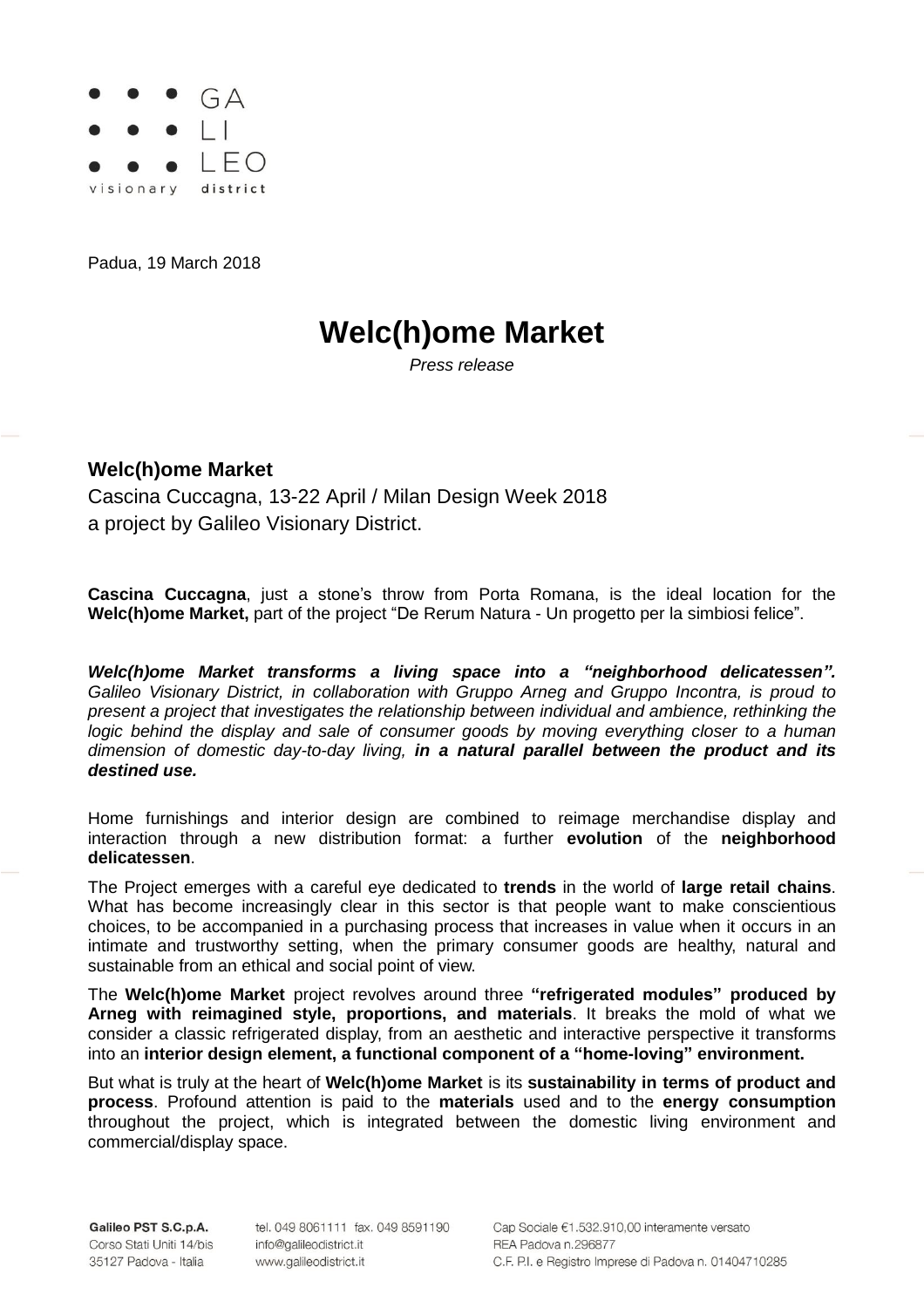

At the same time, a careful eye is dedicated to **trends** in the world of **large retail chains**. It has become evident that people nowadays want to make conscientious choices, to be accompanied in a purchasing process that takes on increasing value when it occurs in an intimate and trustworthy setting, when the primary consumer goods are healthy, natural and sustainable from an ethical and social point of view.

**Welc(h)ome Market** recognizes these needs and sets out to give value to the increasing number of **natural and organic product lines** launched by leading operators in the sector, blending the classic spaces of the home with areas dedicated to buying and consumption

**Galileo Visionary District** is one of the most important centers in northeast Italy for research into design, materials and the application of new technologies and economic processes. Its portfolio of collaborations includes many of the largest Italian and international industrial groups.

The project **Welc(h)ome Market** is born out of collaboration with: **Gruppo Arneg**, main partner, market leader in the design, production and installation of the entire range of equipment for the retail sector. Arneg was responsible for the creation of the refrigerated modules, the heart of the **Welc(h)ome Market** project; **Gruppo Incontra**, a business network made up of eight well-known Italian companies involved in contract design **(BIREX, COPATLIFE, DALL'AGNESE, DVO, ENNEREV, MARTE, MIS** and **REXA DESIGN). Incontra** provided the support furnishings for the project; **Il Gigante,** retail chain partner who generously provided all foodstuffs, soft drinks, household and personal hygiene products; and **Womsh**, the technical partner of the initiative, who will deck out all the project staff with personalized WOMSH X SID footwear

The **Welc(h)ome Market** project was coordinated by **SID – Scuola Italiana Design** and **R&D**, who are both part of **Galileo Visionary District.**

**Profits from the Welc(h)ome Market will be donated to research for the fight against cancer and leukemia at the IOV Istituto Oncologico Veneto.**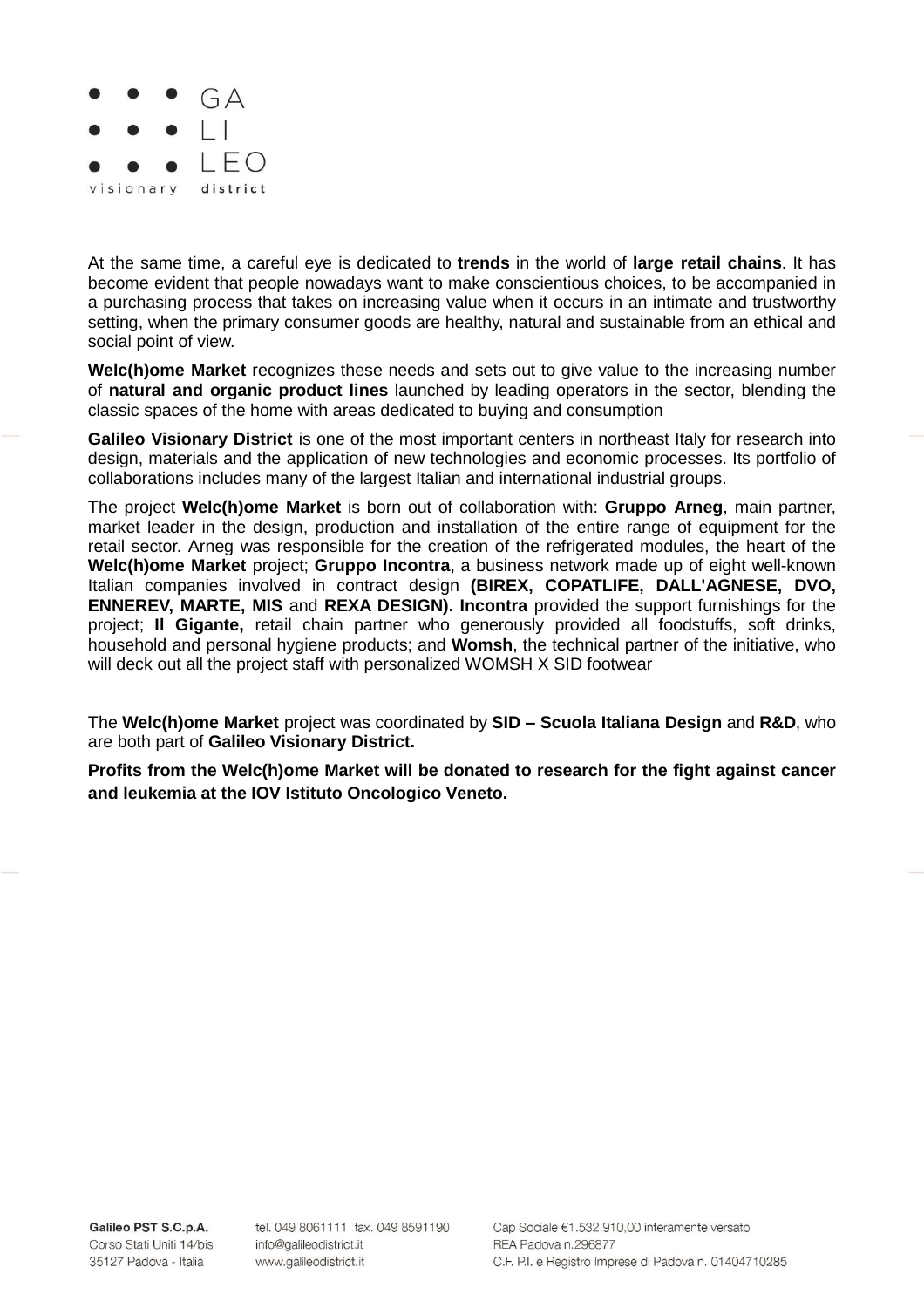

## **Press Kit (press release, campaign, photos, etc): galileovisionarydistrict.it/fuorisalone2018**

"The **Welc(h)ome Market** project is the expression of interaction across all the departments of our institution", **Emiliano Fabris, director of Galileo Visionary District, explains**. "It brings together the variety and range of skills and experiences found within the Science and Technological Park in Padua. This systematic and multidisciplinary approach provides the opportunity to experiment with and develop new technological and economic scenarios, and even to explore novel social and anthropological settings. **Welc(h)ome Market** focuses on a vision of what the market demands of us today, and our project goes beyond the product alone, creating not only an innovative format but also an entirely new paradigm of interaction and distribution. We are proud to take part in the Milan Design Week, the internationally renowned design event: we are going as Galileo Visionary District, and we have an international calling. At the same time, we also represent Padua. In fact, we go with Arneg, an international company based in Padua. We thank them for having taken on this challenge with us. I also want to thank our technical partner Incontra, with whom we have had the pleasure of establishing an excellent partnership thanks to a project between DVO and the students of Scuola Italiana Design."

"The need to look beyond the usual and the customary and the desire to be a part of the commercial and social innovation of large, modern retail chains led us to accept the challenge to develop this new concept, says **Roberto Azzalin, Cabinet Engineering Director at Arneg Group**. "We know full well this is a first step towards the discovery of new sales solutions. Our participation in this project represents our desire to show that Arneg's outlook and products strive to move beyond the usual norms, to highlight how we constantly seek out innovation and is representative of our concept of "made to measure." Arneg's collaboration with Galileo Visionary District goes back more than a decade, and this has allowed us to gather innovative input that has then been transformed into products found in our catalogue today. The possibility to engage in dialogue and debate that is free from the conditioning that often comes from our day-to-day has given us the opportunity to develop innovative and unique solutions."

"The Milan Design Week has an entirely unique significance for me this year" says **Ermes Pizzol, managing director of DVO.** "Not only are we inaugurating our new space in the center of Milan as DVO, we are also participating in an event whose values run parallel to those of GRUPPO INCONTRA, of which DVO is a part. Within the evocative backdrop of Cascina Cuccagna, Welc(h)ome Market promotes human and social sustainability first and foremost, and then product and process sustainability. The objective is to lend value to the inclination toward ethical and conscientious choices, which is gaining increasing traction in our society and in our personal habits of consumption. For this, I am extremely proud to have contributed to the achievement of this project and to associate the name of GRUPPO INCONTRA to these values."

Galileo PST S.C.p.A. Corso Stati Uniti 14/bis 35127 Padova - Italia

tel. 049 8061111 fax. 049 8591190 info@galileodistrict.it www.galileodistrict.it